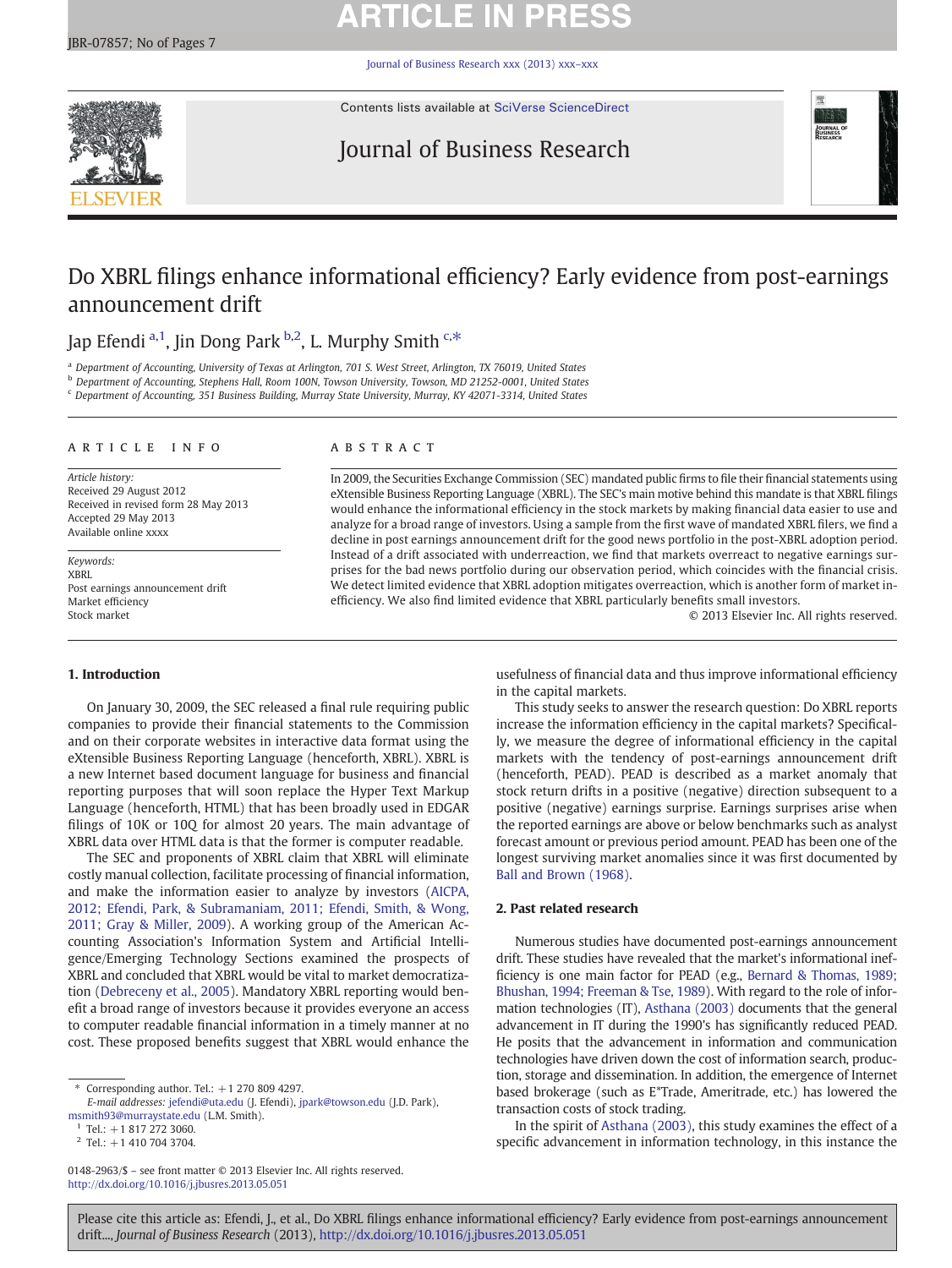2 J. Efendi et al. / Journal of Business Research xxx (2013) xxx–xxx

adoption of XBRL and its effect on PEAD. XBRL would make financial information easier to retrieve and analyze for a broad range of investors and thus could enhance informational efficiency. If XBRL filings do enhance informational efficiency in the capital market, the tendency of PEAD would be significantly reduced after XBRL filings. Nevertheless, the proposed benefit may not materialize for two reasons. First, [Debreceny, Farewell, Piechocki, Felden, and Graning \(2010\)](#page--1-0) identify computational errors in mandatory XBRL filings. Next, the lack of assurance requirement on XBRL filings has a negative consequence to the quality of these reports [\(Boritz & No, 2009; Plumlee & Plumlee,](#page--1-0) [2008](#page--1-0)). These issues on quality could potentially impede the expected role of XBRL reports to curb PEAD and enhance informational efficiency. We state our hypothesis in an alternative form as follows:

H1. Post-earnings announcement drift (PEAD) would be reduced after firms file their financial statements by XBRL format.

Using a sample of 7619 firm-quarter observations from 474 first mandatory XBRL filers which are required to file XBRL reports for quarterly or annual fiscal period ending on or after June 15, 2009, we find evidence that PEAD declines after XBRL reports become mandatory. Our results of the decrease in the drift are particularly strong for the good news portfolio. Previous studies show that the magnitude of the drift is directly related to the magnitude and sign of unexpected earnings, and the absolute magnitude of the drift is inversely related to firm size. Thus, in the multiple regression setting, we include firm size and the magnitude of unexpected earnings as control variables. We find that PEAD for the good news portfolio decline significantly with XBRL reports. Instead of a drift associated with underreaction, we find that markets overreact to negative earnings surprises for the bad news portfolio during our observation period, which coincides with the recent financial crisis period [\(Hausman & Johnston, in press](#page--1-0)). We detect limited evidence that XBRL adoption mitigates overreaction, which is another form of market inefficiency. This latter finding should be interpreted cautiously pending further analysis and/or supporting evidence from related research.

Our study is important because we present empirical evidence that XBRL adoption has a positive effect on information efficiency in the capital markets. The results should be of particular interest to the SEC and its registrants. For years, the SEC has been promoting and pushing for the adoption of XBRL. Furthermore, companies have invested resources to learn and to implement this new reporting technology in order to comply with the recent SEC mandate. The results provided in this study could help justify the effort and investment made in adopting XBRL. We contribute to a new area of research literature examining the empirical relationship between XBRL and capital markets. To our knowledge there are three papers available in this area. Using the sample of XBRL voluntary filings, [Efendi, Park, et al. \(2011\),](#page--1-0) [Efendi, Smith, et al. \(2011\)](#page--1-0) find that XBRL reports have incremental information content beyond HTML reports as evidenced by price reaction when XBRL reports are published. Using the sample of XBRL mandatory filings, [Yoon, Zo, and Ciganek \(2010\)](#page--1-0) and [Kim, Lim, and](#page--1-0) [No \(2012\)](#page--1-0) demonstrate that XBRL mandatory filings significantly mitigate information asymmetry in the capital market.

The rest of the paper is organized as follows. Section 3 presents our research methodology including the sample selection process and research design. [Section 4](#page--1-0) reports the empirical results. Finally, [Section 5](#page--1-0) concludes the paper.

### 3. Research methodology

### 3.1. Sample selection

According to the SEC's rule, the timing of mandatory XBRL filings varies with the phase-in groups. Table 1 shows the description of each Phase-in group and the starting period of mandatory XBRL filings. Our sample consists of firms in the Phase I group. The group includes

| Phase-in groups for mandatory XBRL filings. |  |  |  |  |
|---------------------------------------------|--|--|--|--|
|---------------------------------------------|--|--|--|--|

| Group     | Group description                                                                                                                                                                                                                         | XBRL requirement                                                         |
|-----------|-------------------------------------------------------------------------------------------------------------------------------------------------------------------------------------------------------------------------------------------|--------------------------------------------------------------------------|
| Phase I   | Domestic and foreign large accelerated<br>filers that use U.S. GAAP and have a<br>worldwide public common equity float<br>above \$5 billion as of the end of the<br>second fiscal quarter of their most<br>recently completed fiscal year | Quarterly or annual fiscal<br>period ending on or after<br>June 15, 2009 |
| Phase II  | All other domestic and foreign large<br>accelerated filers that use U.S. GAAP                                                                                                                                                             | Quarterly or annual fiscal period<br>ending on or after June 15, 2010    |
| Phase III | All other remaining filers that use<br>U.S. GAAP                                                                                                                                                                                          | Quarterly or annual fiscal period<br>ending on or after June 15, 2011    |

domestic and foreign large filers that use U.S. GAAP and have a worldwide public common equity float above \$5 billion. The SEC does not provide a list of firms included in the Phase I group, so we determine the preliminary group of mandatory XBRL filers based on the description of the Phase I group. To do so, we retrieve from COMPUSTAT database the total number of outstanding common shares for all firms and their stock prices at the end of the second fiscal quarter of their fiscal year most recently completed prior to April 13, 2009, which is the effective date of the SEC's rule. From this initial sample, we delete firms with public common equity float less than \$5 billion.

Variable definitions are provided in Table 2. [Table 3](#page--1-0) shows the number of sample firms included in the preliminary group from COMPUSTAT database is 813. And, the number of all sample firm-quarter observations from 2006 to 2010 for the selected firms is 17,353.

We evaluate the SEC Edgar database to determine whether firms actually filed their financial statements in XBRL format. The SEC Edgar database includes a tag entitled "Interactive Data" on the left side of filing forms if the firms made XBRL filings. If a firm in the preliminary group does not provide XBRL filings, the firm is dropped. Consequently, the number of sample firm-quarter observations (firms) is reduced by 6310 (309). Subsequently, we remove firm-quarter observations with missing data on COMPUSTAT, IBES, or CRSP. Since our data includes a 5-year period, there are instances where a firm covered by a database has some missing quarterly data. For example, with the COMPUSTAT data, we lost 307 firm-quarter observations but we did not lose any firms in the process. Finally, we delete extreme observations from the sample and obtain a final sample of 7619 firm-quarter observations from 474 firms.

The distribution of the sample across industry groups is presented in Panel A of [Table 4.](#page--1-0) Following [Thomas \(1989\)](#page--1-0) and [Asthana \(2003\)](#page--1-0), our sample is classified into eight industry groups based on their four digit SIC codes. This industry percentage of sample firm-quarter observations (firms) varies from 2.56 (2.53) percent of the total firm-quarter observations for the construction industry to 29.28 (29.54) percent for the consumer goods industry out of the total firm-quarter observations (total firms).

| Table 2 |                                               |
|---------|-----------------------------------------------|
|         | Variable definitions (in alphabetical order). |

| Variable                                                      | Definition                                                                                                                                                                                                                                                                                                |
|---------------------------------------------------------------|-----------------------------------------------------------------------------------------------------------------------------------------------------------------------------------------------------------------------------------------------------------------------------------------------------------|
| AFF.<br>ABHR $i \rightarrow i$                                | Analyst forecast error<br>Abnormal buy and hold return from day <i>i</i> to day <i>j</i> relative to<br>earnings announcement date.                                                                                                                                                                       |
| <b>LMV</b><br>MV<br><b>SUE</b><br>POSTXBRL<br><b>SMALLINV</b> | Natural logarithm of MV<br>Firm's market value at the end of the fiscal quarter (\$ billion)<br>Standardized Unexpected Earnings<br>1 for post-XBRL era, 0 for pre-XBRL era<br>1 for average daily mean trade size in the 25th percentile, 0 for<br>average daily mean trade size in the 75th percentile. |

Please cite this article as: Efendi, J., et al., Do XBRL filings enhance informational efficiency? Early evidence from post-earnings announcement drift..., Journal of Business Research (2013), <http://dx.doi.org/10.1016/j.jbusres.2013.05.051>